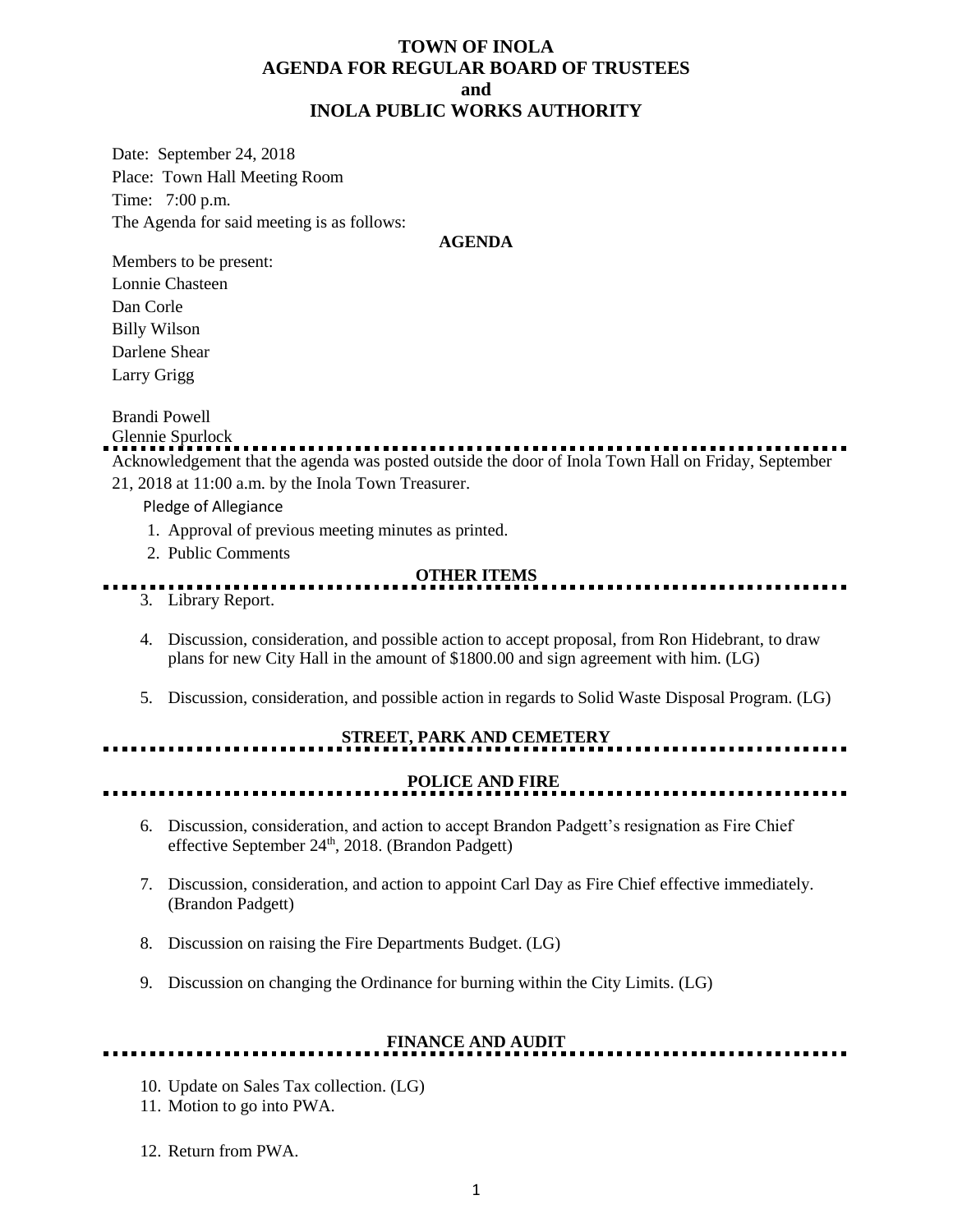#### . . .  $\blacksquare$

13. Approval of purchase orders as initialed.

# **MAYOR'S COMMENTS**

<u>. . . . . . . . . . .</u>

........

14. Motion to adjourn.

 $\blacksquare$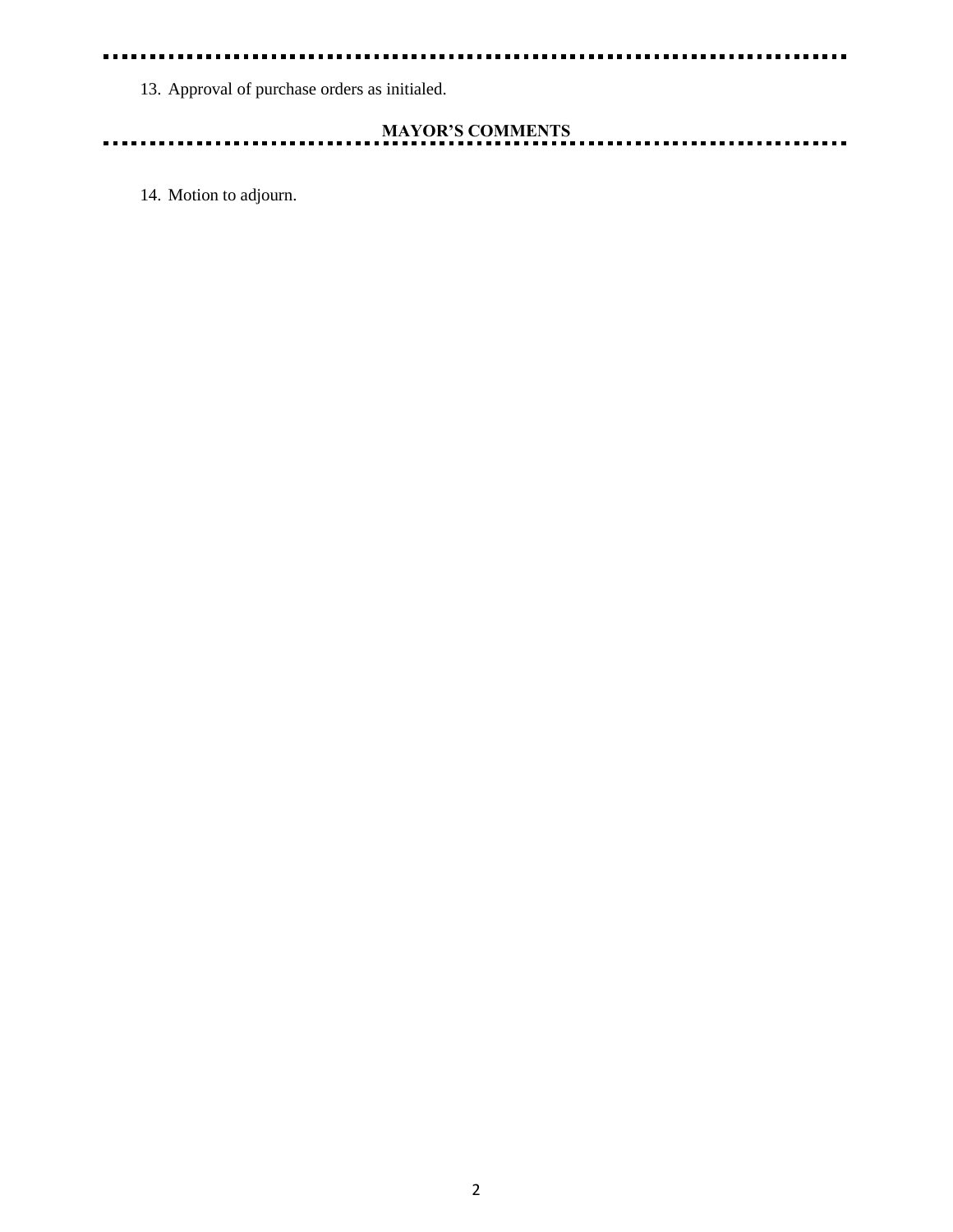## **INOLA PUBLIC WORKS AUTHORITY**

Date: September 24, 2018 Place: Town Hall Meeting Room

Roll Call: Lonnie Chasteen Dan Corle Billy Wilson Darlene Shear Larry Grigg

# Brandi Powell Glennie Spurlock

- 1. Approval of previous minutes as printed.
- 2. Acknowledgment that the receipt for Lift Station and force main to serve River-Rail Industrial Park, Permit No. SL000066180432 was received. (BK)
- 3. Acknowledgment that the receipt for River-Rail Industrial Park New Wastewater Treatment Plant, Permit No. ST000066180431 was received. (BK)
- 4. Discussion, consideration, and action of awarding the bid for the Town of Inola River-Rail Industrial Park Sanitary Sewer Project, Grant Numbers; EDA NO. 08-79-05211, CDBG-REAP NO. 17150 CDBG 17, and GGEDA-REAP NO. 055-WW-2018, pending review and approval of the Engineer, Legal Counsel, EDA, INCOG, Grand Gateway, and Rogers County.(BK)
- 5. Discussion, consideration, and action of authorizing the Mayor to execute the Notice of Award, for the Town of Inola River-Rail Industrial Park Sanitary Sewer Project, Grant Numbers; EDA NO. 08-79-05211, CDBG-REAP NO. 17150 CDBG 17, and GGEDA-REAP NO. 055-WW-2018, pending review and approval of the Engineer, Legal Counsel, EDA, INCOG, Grand Gateway, and Rogers County.(BK)
- 6. Discussion, consideration, and action of authorizing the Mayor to execute all Contract Documents, for the Town of Inola River-Rail Industrial Park Sanitary Sewer Project, Grant Numbers; EDA NO. 08-79-05211, CDBG-REAP NO. 17150 CDBG 17, and GGEDA-REAP NO. 055-WW-2018, pending review and approval of the Engineer, Legal Counsel, EDA, INCOG, Grand Gateway, and Rogers County.(BK)
- 7. Discussion, consideration, and action of authorizing the Mayor to execute a Notice to Proceed, for the Town of Inola River-Rail Industrial Park Sanitary Sewer Project, Grant Numbers; EDA NO. 08-79-05211, CDBG-REAP NO. 17150 CDBG 17, and GGEDA-REAP NO. 055-WW-2018, pending review and approval of the Engineer, Legal Counsel, EDA, INCOG, Grand Gateway, and Rogers County.(BK)
- 8. Discussion, consideration, and action to accept quote from SecureVision of America for the purchase and installation of 170 Kamstup Smart Water Meters for total price of \$49,980.00. (BW)
- 9. Discussion, consideration, and action to accept bids for lining 26 manholes, per Tetra Tech report.